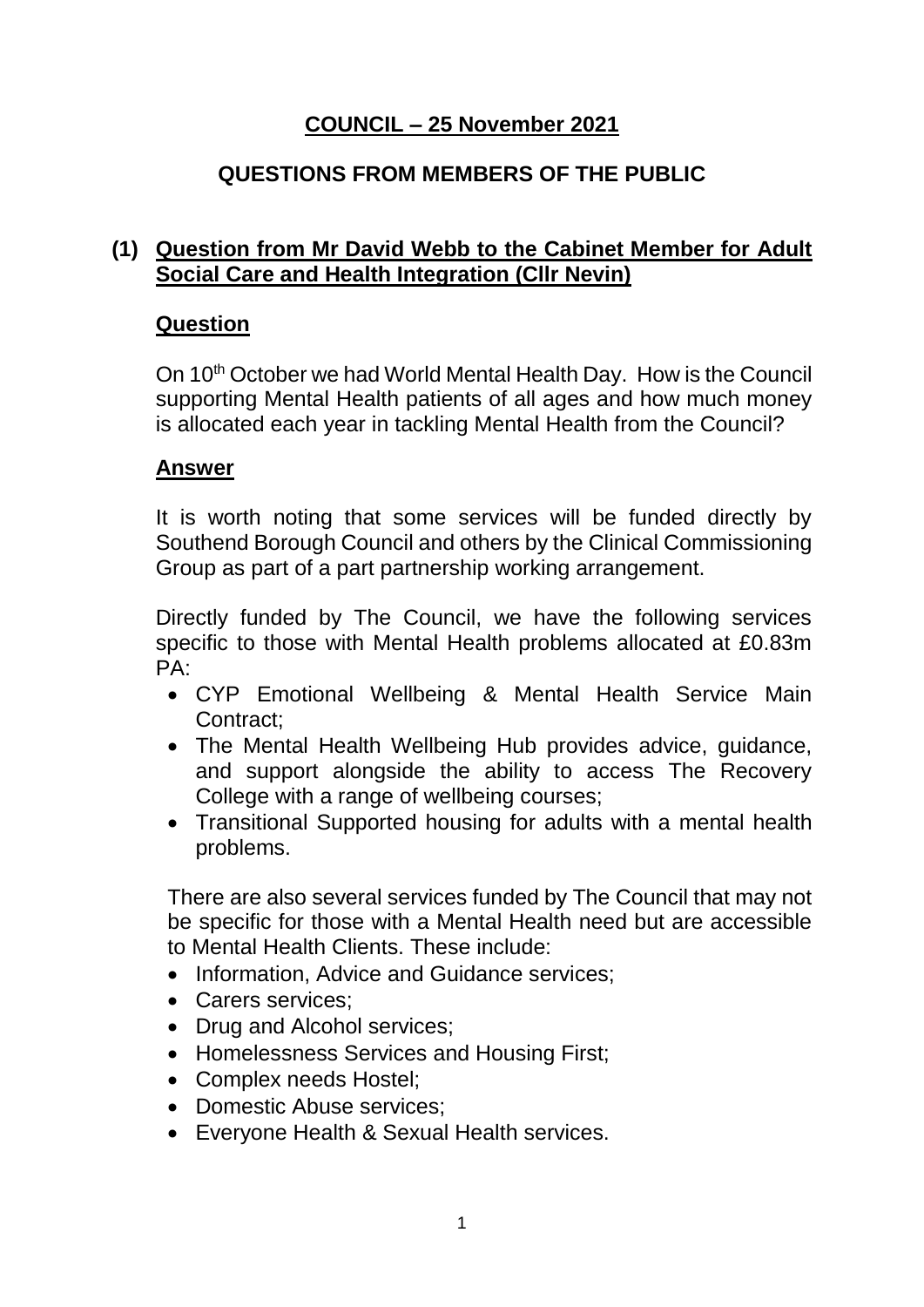There are also several services which the council are linked into via joint commissioning agreements. These include the following:

- IPS Scheme which is a Pan Essex employment support service for those with severe mental health conditions;
- The Employment retention project working to assist with difficulties within existing employment;
- The Improving Access to Psychological Therapies (IAPT) programme of talking therapies;
- Perinatal Mental health service for mums, mums to be and their families;
- 111 option 2 Crisis Response Service which is a 24/7 service offering immediate Mental health support.

The Council provides direct for those with Mental Health problems via the Social Care Teams and Essex Partnership University NHS foundation Trust (EPUT). People may receive services such as support within their home, Day Opportunities, Accommodation Services. The provision of these services is under a budget allocation of £4.9m for year 2021/22, this includes costs for Independent Mental Capacity Advocacy.

The council are currently producing three strategies which have recently been out for consultation:

- The Living Well Strategy, for people who might have a disability, a learning disability or mental health needs;
- The Caring Well Strategy, for people who care for others in an unpaid role, often family members. We are also working with a group of young carers, so their views are heard;
- The Ageing Well Strategy, for people who might need help to live independently or be in supported housing.

Also - In line with Government recommendations Southend, Essex and Thurrock Councils have produced a Southend, Essex, and Thurrock Suicide Prevention Strategy.

The Council also promotes national mental health and wellbeing campaigns and local websites through its digital platforms: [Health](https://livewellsouthend.com/kb5/southendonsea/directory/adult.page?adultschannel=4)  [Matters | Livewell Southend](https://livewellsouthend.com/kb5/southendonsea/directory/adult.page?adultschannel=4) and

Health and Wellbeing – [Southend-on-Sea Borough Council](https://www.southend.gov.uk/health-wellbeing)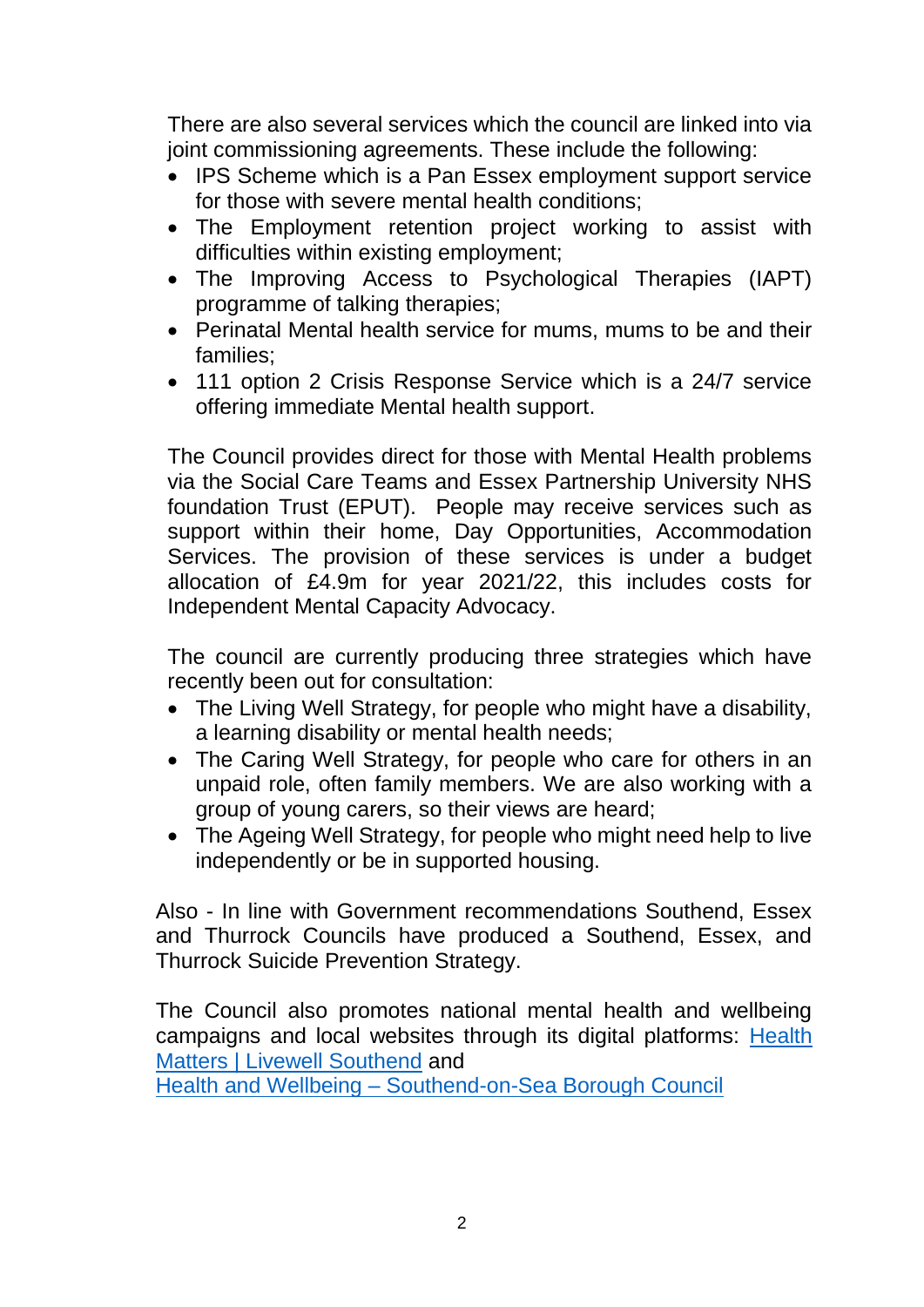# **(2) Question from Mr David Webb to the Cabinet Member for Public Protection (Cllr Terry)**

#### **Question**

In Westborough we have 4 fly tipping hot spots. Two have got worser over the past 12 months. Top of Brightwell and in the middle of the junction of Brightwell where the bins are. Both areas have been sent out letters to the resident, warning letters when evidence has been given to the Council. However, the bags need to be checked regularly to find more evidence because no-one has been fined.

How much has it cost the Council to clear fly tipping this year across the 13 wards and how many CCTV cameras do we have for fly tipping and what is the cost to put one up to catch fly tipping in one location for a few months and then move it down to the one in the middle?

#### **Answer**

The Council has 6 mobile cameras that can be used across the Borough, which are dependent on a power source usually from lamp columns. Mobile cameras have limited success in the detection of fly-tipping as they tend to displace the activity elsewhere. It costs £356 to install a mobile camera.

The Council currently spends approximately £1.7m per annum across street cleansing activities, which includes the removal of flytips.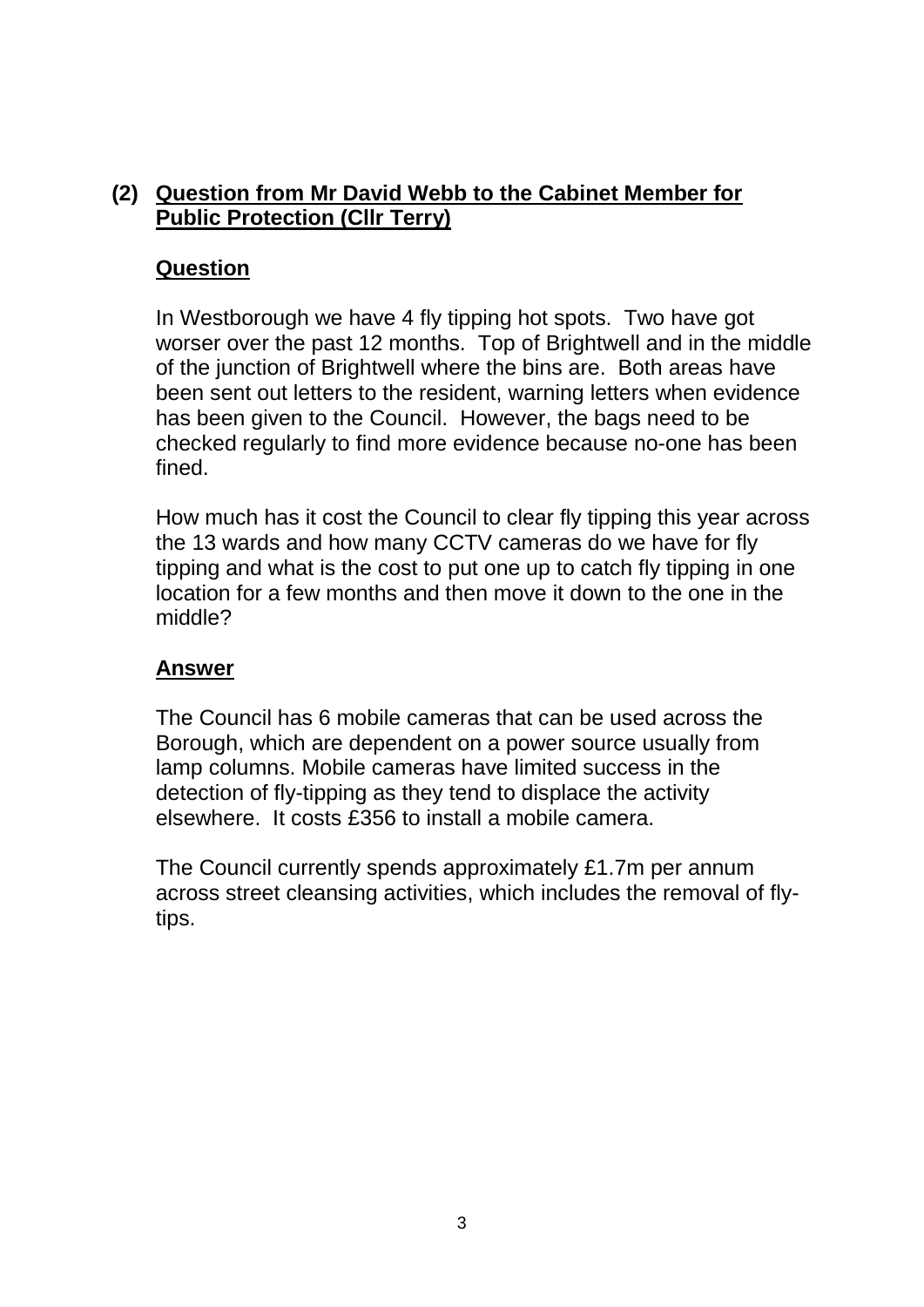## **(3) Question from Mr Jonathan Garston to the Cabinet Member for Public Protection (Cllr Terry)**

#### **Question**

With increased ASB in the town please can I ask for an update of success with the existing PSPO, where they are in place?

#### **Answer**

There are 3 Public Spaces Protection Orders currently in force across the Borough:

- 2 covering the High Street, the Seafront (Shoebury to Westcliff) and Hamlet Court Road.
- 1 covering dog control order, borough wide.

In the period from 8th March 2020 to date, 2 Public Spaces Protection Order Fixed Penalty Notices have been paid, 9 non-paid Fixed Penalty Notices have been successfully prosecuted, and a further 14 have been summonsed and are awaiting a court hearing. There are 15 further non-paid Fixed Penalty Notices currently being prepared for a prosecution. Of the prosecutions undertaken, 2 have led to successful Court applications for a Criminal Behaviour Order, and in both cases, the individuals were banned from the High Street and surrounding areas for a period of 3 years.

A recently held joint operation with Essex Police "Op Jorvik", was based on the enforcement powers of the Public Spaces Protection Order and targeted street drinkers engaging in anti-social behaviour in a specific part of the town centre. This resulted in 22 enforcement actions over a 12-hour patrol period.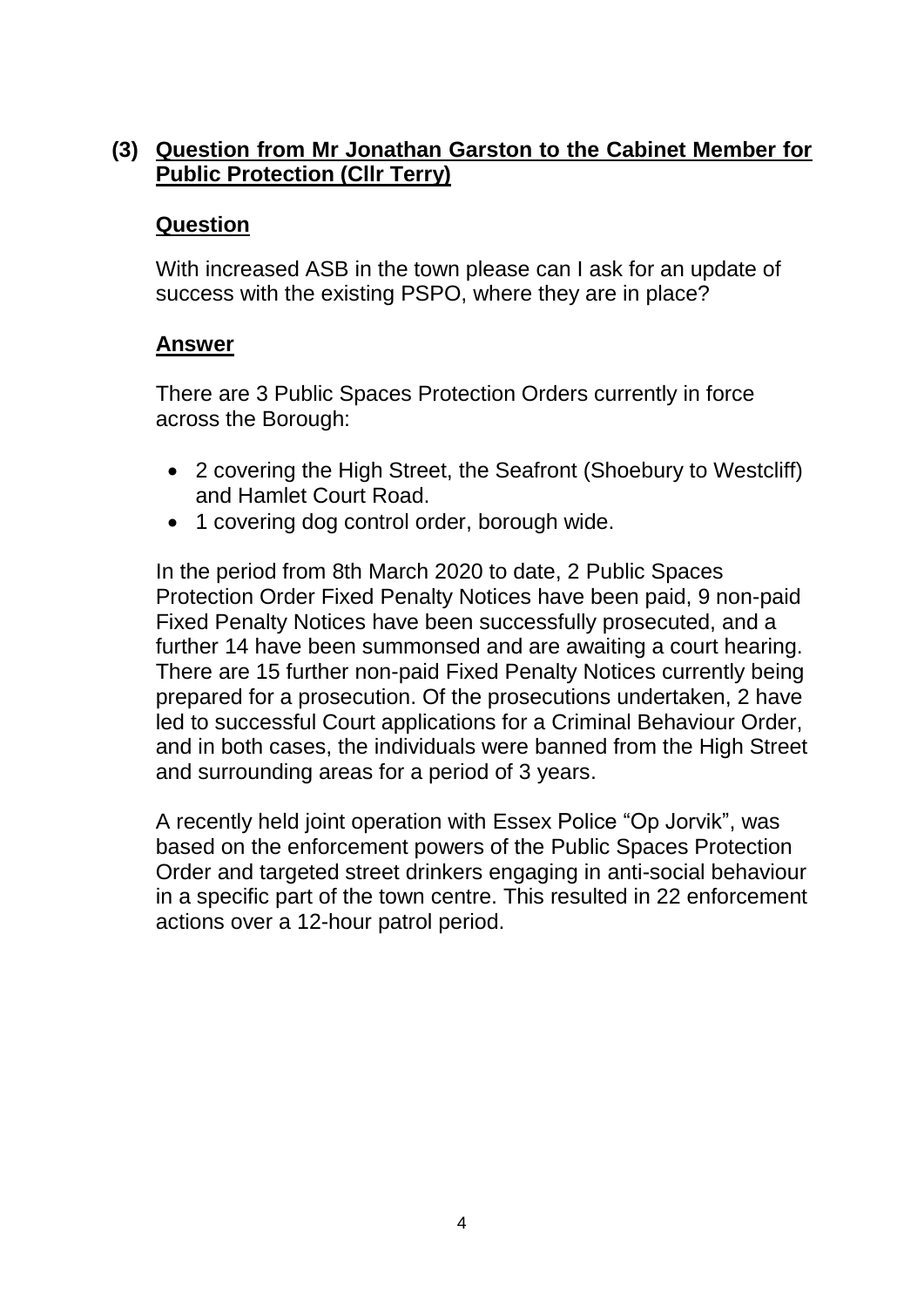## **(4) Question from Mr Jonathan Garston to the Cabinet Member for Transport, Asset Management and Inward Investment (Cllr Woodley)**

#### **Question**

Please can the portfolio holder give me his view on closing the seafront roads in the busy summer period. Was this course of action necessary and does the portfolio holder anticipate implementing this again?

#### **Answer**

A road closure order was put in place from Friday 1 October to be used should it be needed.

This was considered necessary following the trial of a late-night road closure of Marine Parade in July, which was in response to reckless driving and other anti-social behaviour that had led to some businesses having to close early.

The experimental road closure order gives the council the relevant powers to close the road to traffic at any time over an 18-month period but will only be used as a last resort to protect residents, visitors and businesses with the order being regularly reviewed.

The order applies to the area from the turnaround point on Western Esplanade (Robertos kiosk), through Marine Parade (City Beach) and ends at the junction of Southchurch Avenue and Eastern Esplanade (The Kursaal). Vehicles would only be able to turn left from Southchurch Avenue onto Eastern Esplanade.

We will continue to work hard with Essex Police to build on the good work we have seen in more recent weeks to tackle issues of antisocial behaviour and crime in those key hotspot areas, which would avoid the need to use the order.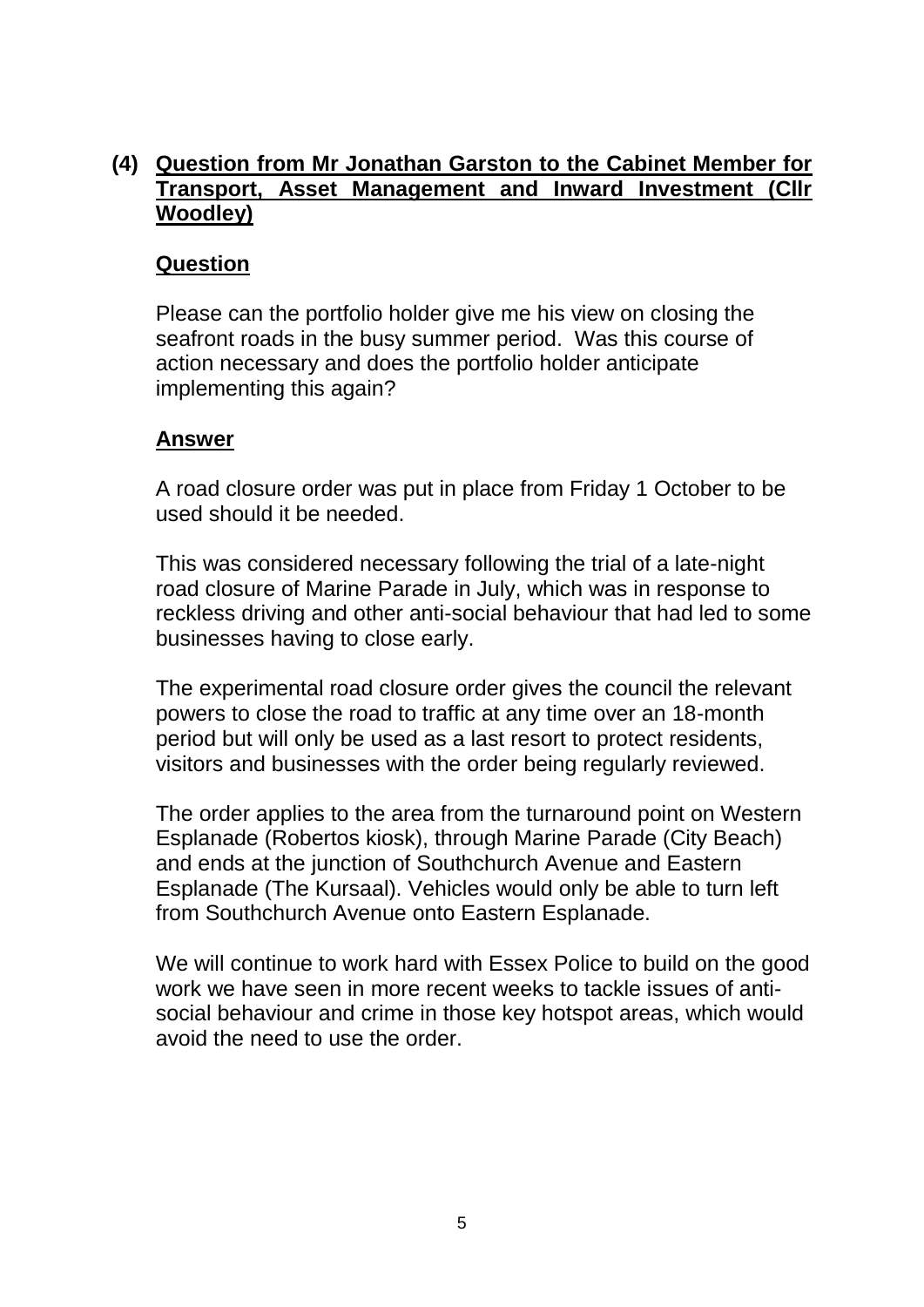## **(5) Question from Mr Robert Norton to the Cabinet Member for Children and Learning (Cllr Burton)**

## **Question**

Can the Cabinet Member explain why the new transport service for people with Learning Disabilities cannot get to Special Needs schools?

## **Answer**

Thank you for your question, Mr Norton.

The Council was made aware at the start of the new contract that a small number of the larger vehicles could not drive under the canopy covering the front door at Kingsdown School. It is my understanding that vehicles transporting pupils with SEND can fully access all the other special schools in the Borough. In the case of Kingsdown, the vehicles get as close as they can to the main front door, and pupils are escorted by staff as normal. The Council will continue to work with the provider to explore how this situation may be improved over time.

## **(6) Question from Ms Philomena Johnson to the Cabinet Member for Corporate Services and Performance Delivery (Cllr Collins)**

# **Question**

What checks and testing was employed to ensure that the selected partner (London Hire) was both experienced in this type of service development and had the appropriate level of skilled, competent operational management in place to develop and deliver the service?

# **Answer**

The Council undertook a long and detailed compliant procurement process. It utilised a competitive dialogue process for selecting the service delivery solution as well as the company that Southend would form the Joint Venture company with. Part of this process was for each bidder to provide written evidence as to their experience in the appropriate service delivery areas.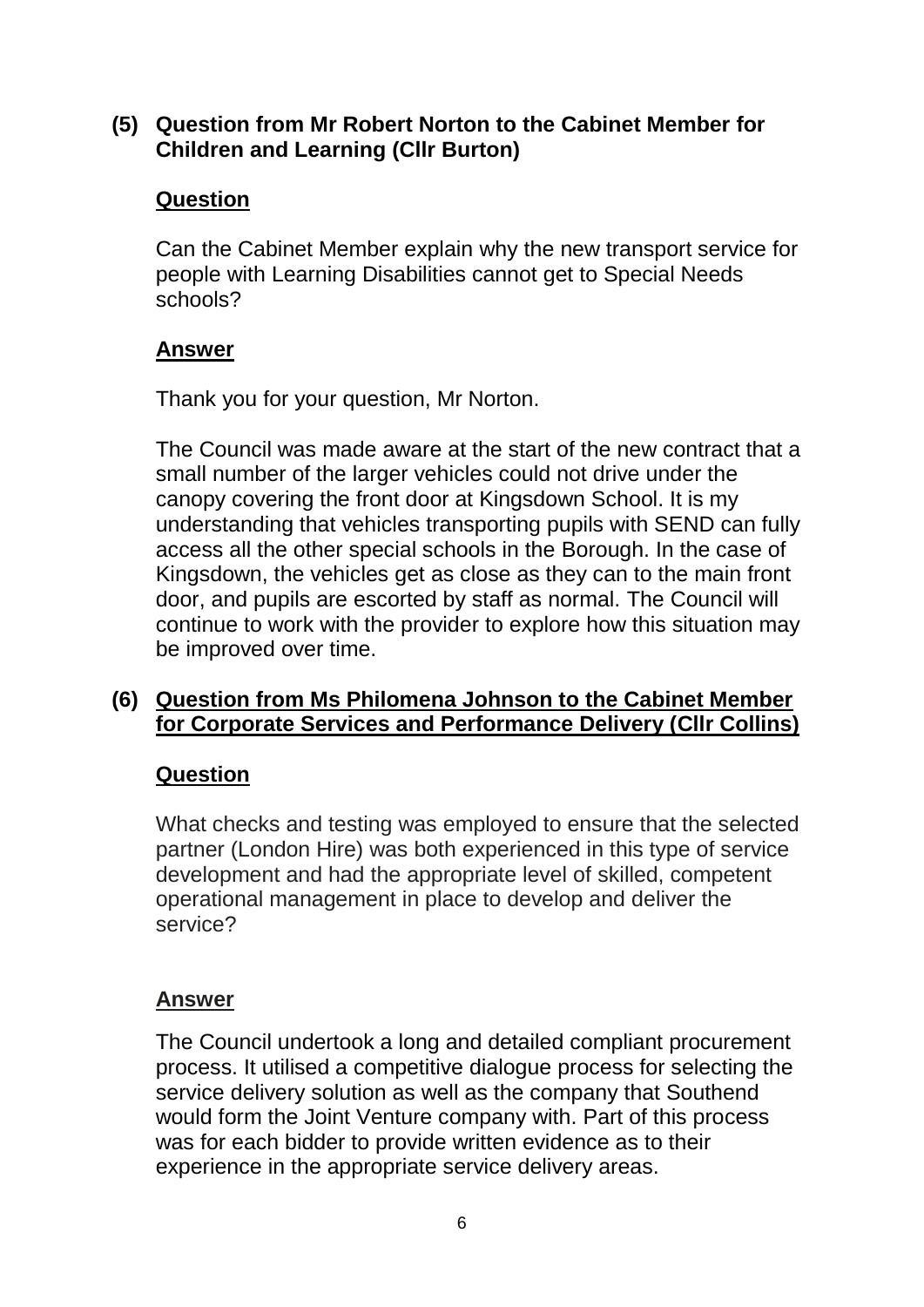Detailed responses were received, and these were reviewed against a predetermined set of evaluation criteria. There were also a number of technical (quality) questions which focused on how the supplier would deliver the contract and specification in Southend. Scores were allocated according to the evaluation criteria and these we combined with the scoring from other parts of the written submission and then the total was combined with an affordability score. London Hire community services met all the requirements of the tender and were ultimately awarded the contract as they provided the best overall submission.

### **(7) Question from Ms Philomena Johnson to the Cabinet Member for Children and Learning (Cllr Burton)**

### **Question**

Why was the service started when it was known that there was insufficient staffing in place and that Vecteo was unprepared (risk assessment not completed, parent meeting and engagement incomplete, etc)?

### **Answer**

Vecteo had provided assurances that the correct level of staffing would be in place for when the new operating model went live. This was provided following some uncertainties around potential TUPE transfers. The Council was only informed of the severity of the issue with the number of drivers and passenger assistants the day before going live.

Vecteo had confirmed that all the parent meet and greet sessions would be undertaken in advance of the go live date. The Council was only informed the day before the start of the new service delivery that some, but not all had taken place.

The Vecteo contract manager (no longer in post) confirmed during the lessons learnt review that he had been overly optimistic and had not raised it is a serious issue with either the Vecteo company board or the Council. The Vecteo contract manager had also stated that the risk assessments had been completed when asked prior to go live, this was clearly incorrect.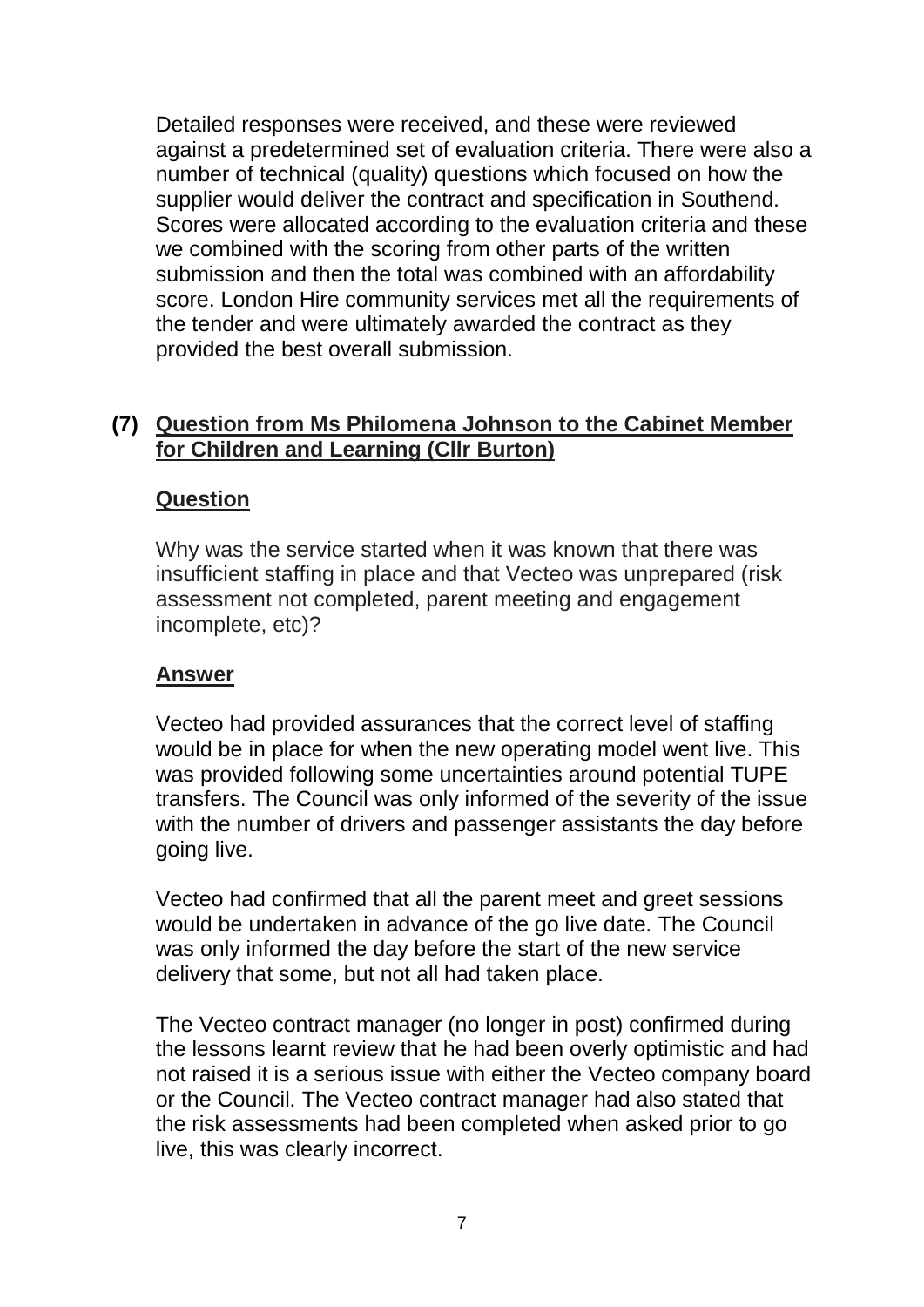## **(8) Question from Mr Liam Slattery to the Cabinet Member for Corporate Services and Performance Delivery (Cllr Collins)**

#### **Question**

What is the threshold at which SBC will act to remove the provider and under those conditions what is the plan?

#### **Answer**

The Contract with Vecteo contains a detailed service specification as well as specific requirements for performance monitoring. The performance against the contractual key performance indicators is the main route for performance monitoring and seeking improvement. The frequency of certain performance indicators being missed is taken into account when identifying routes within the contract to formally drive improvements. Contractual routes for seeking improvements include remedial plans (following audit and performance feedback) and a remediation notice (following the breach of a material obligation). Where the service does not improve and fails to meet the contractual requirements there are stated routes for escalation as well as the ultimate sanction of termination. This includes headings under breach of contract as well as consistent failure.

### **(9) Question from Mr Liam Slattery to the Cabinet Member for Corporate Services and Performance Delivery (Cllr Collins)**

#### **Question**

Given the level of Council management now being employed in Vecteo, the added expense of management time and the commission of PWC, what is happening in terms of costs being recover from the contract partner (London Hire) to balance the additional spend in tax-payers money?